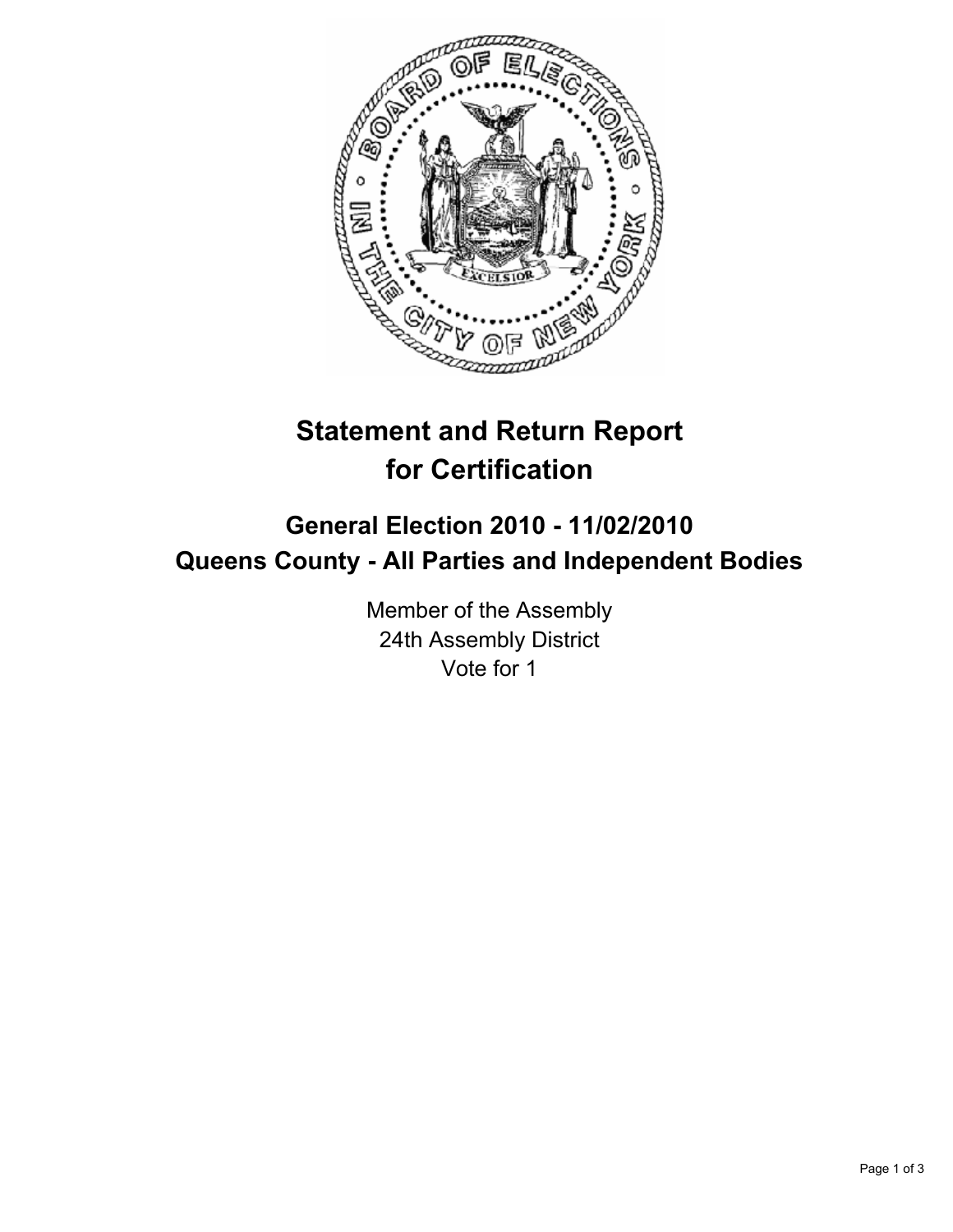

## **Assembly District 24**

| <b>PUBLIC COUNTER</b>               | 26,594         |
|-------------------------------------|----------------|
| <b>EMERGENCY</b>                    | 0              |
| <b>ABSENTEE/MILITARY</b>            | 668            |
| <b>AFFIDAVIT</b>                    | 202            |
| <b>Total Ballots</b>                | 27,591         |
| DAVID I WEPRIN (DEMOCRATIC)         | 16,631         |
| TIMOTHY S FUREY (REPUBLICAN)        | 5,567          |
| <b>BOB FRIEDRICH (CONSERVATIVE)</b> | 2,145          |
| DAVID I WEPRIN (WORKING FAMILIES)   | 1,186          |
| CHERYL MEYER (WRITE-IN)             | 1              |
| DAVID DIPADOVA (WRITE-IN)           | 1              |
| <b>GARY PETROSKY (WRITE-IN)</b>     | 1              |
| HUMBERTO SUAREZ MOTO (WRITE-IN)     | 1              |
| JOSEPH WAGNER (WRITE-IN)            | 1              |
| NO NAME (WRITE-IN)                  | $\overline{c}$ |
| S. BEHAR (WRITE-IN)                 | 1              |
| <b>VINCENT TABONE (WRITE-IN)</b>    | 1              |
| <b>Total Votes</b>                  | 25,538         |
| Unrecorded                          | 2,053          |